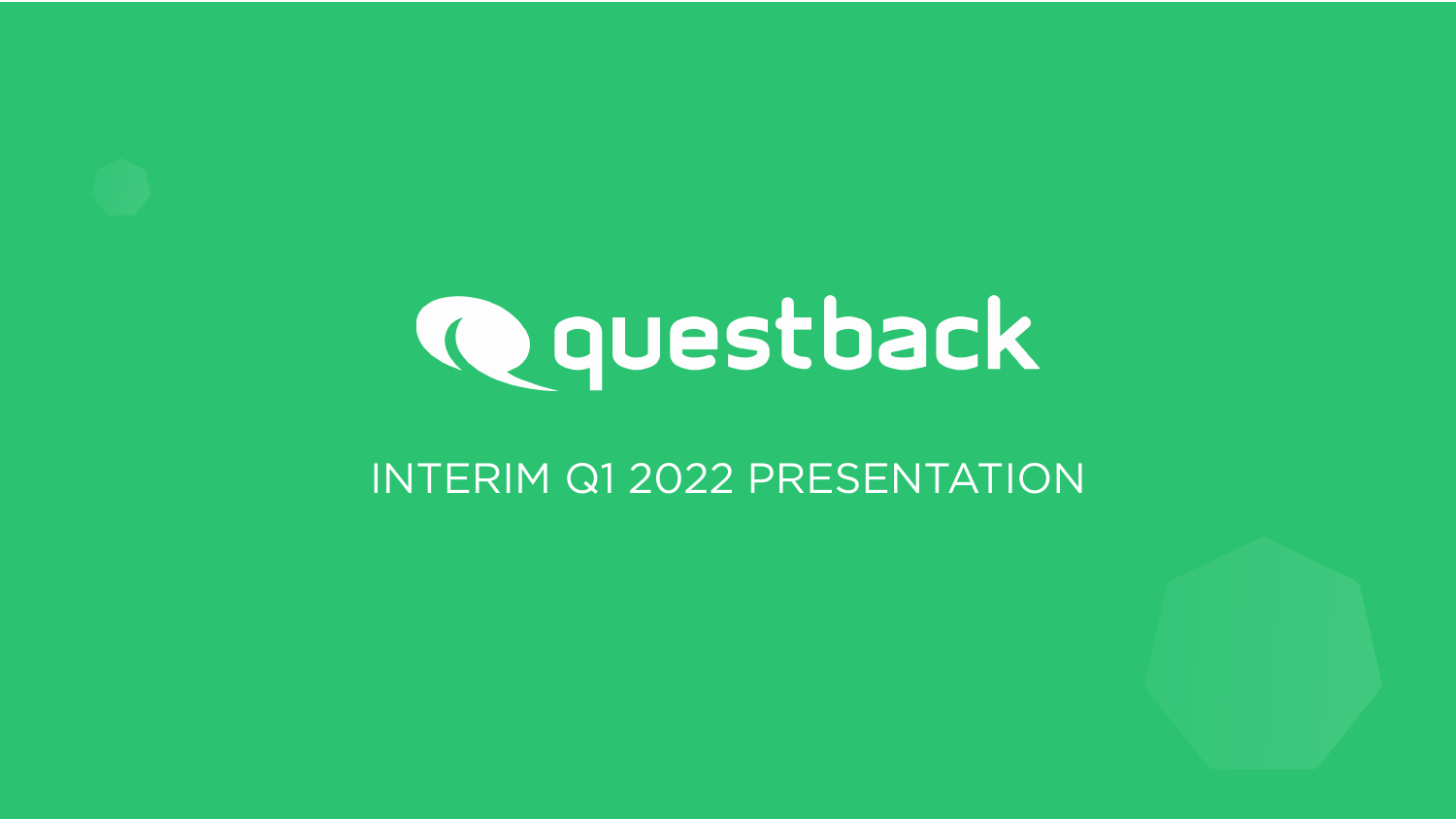## Q1 2022 HIGHLIGHTS

- $\triangleright$  Strong key metrics for the Quarter
- $\triangleright$  New customer sales growth by 20 % vs same period last year
- $\triangleright$  New subscription revenue to existing customers (Expansion sale) growth by 54 % vs same period last year
- $\triangleright$  Achieved 46 % growth in our total new subscription revenue (new subscription revenue to new customers + new subscription revenue to existing customers) compared to Q1 2021
- $\triangleright$  Net Retention Rate, reflecting our ability to both retain and grow existing customer base of 103 % - up from 91 % Q1 2021
- $\triangleright$  7 new colleagues hired in the quarter
- $\triangleright$  EBITDA-margin of 31 % while growing the organization

Note: Our Revenue KPIs are calculated using constant currency exchange rates based on the average for 2021 to exclude any effects of currency exchange rate fluctuations

Core Subscription revenue excluding revenue from reseller and brokerage agreements.

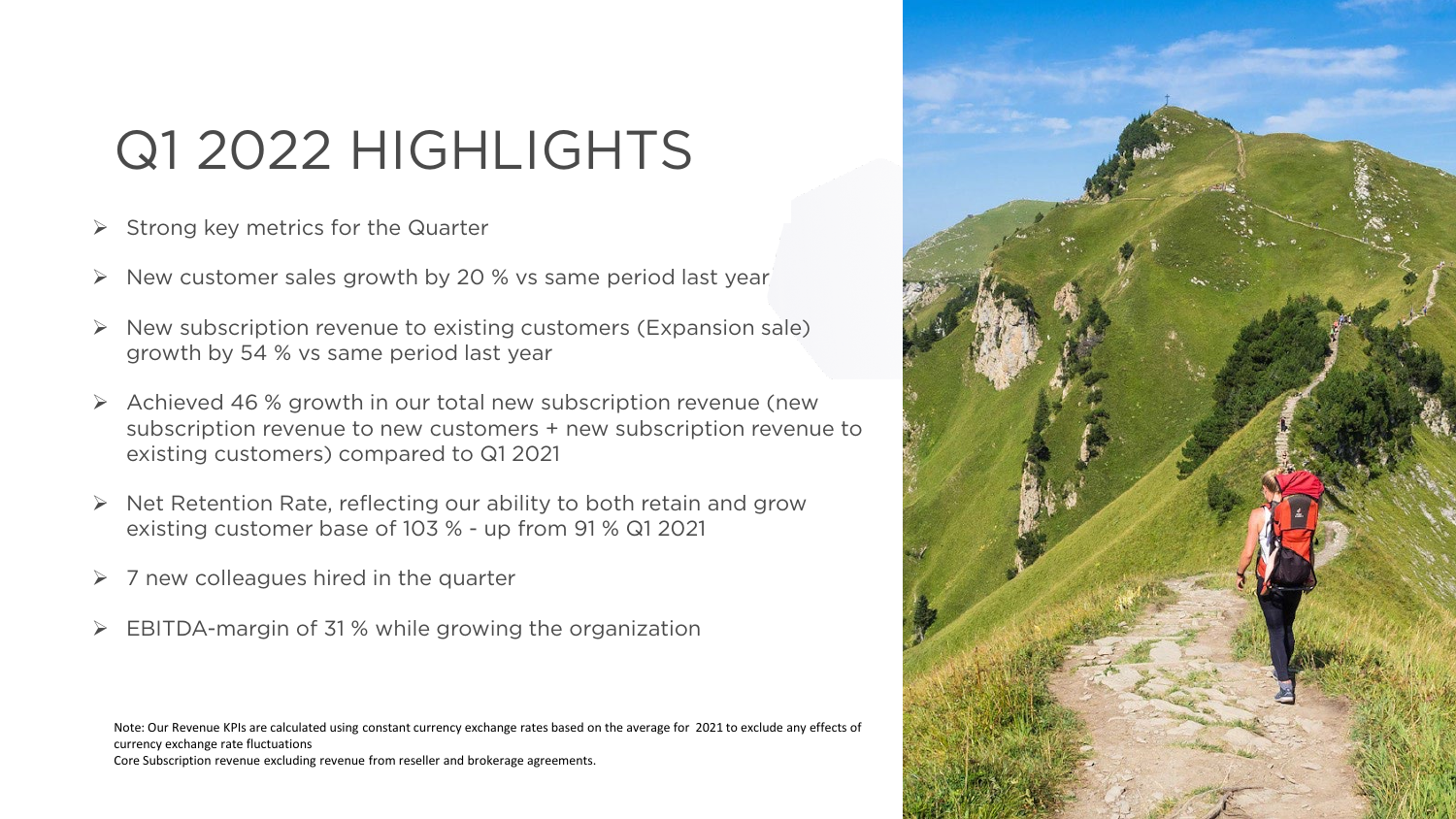## OPERATIONAL HIGHLIGHTS

| Q<br>2022         | <b>EXPANSION SALES</b><br><b>4.7 MNOK</b><br>+54% vs Q1 2021 | <b>TOTAL NEW</b><br>SUBSCRIPTION REVENUE<br>5.7 MNOK<br>+46% vs Q1 2021       | NET RETENTION RATE<br>103 %<br>91% Q1 2021 |
|-------------------|--------------------------------------------------------------|-------------------------------------------------------------------------------|--------------------------------------------|
| LTM<br>Q1<br>2022 | <b>EXPANSION SALES</b><br><b>12.5 MNOK</b><br>$+24\%$ Y-o-Y  | <b>TOTAL NEW</b><br>SUBSCRIPTION REVENUE<br><b>15.8 MNOK</b><br>$+19\%$ Y-o-Y | NET RETENTION RATE<br>98 %<br>94% Y-o-Y    |

Note: Our Revenue KPIs are calculated using constant currency exchange rates based on the average for 2021 to exclude any effects of currency exchange rate fluctuations Core Subscription revenue excluding revenue from reseller and brokerage agreements.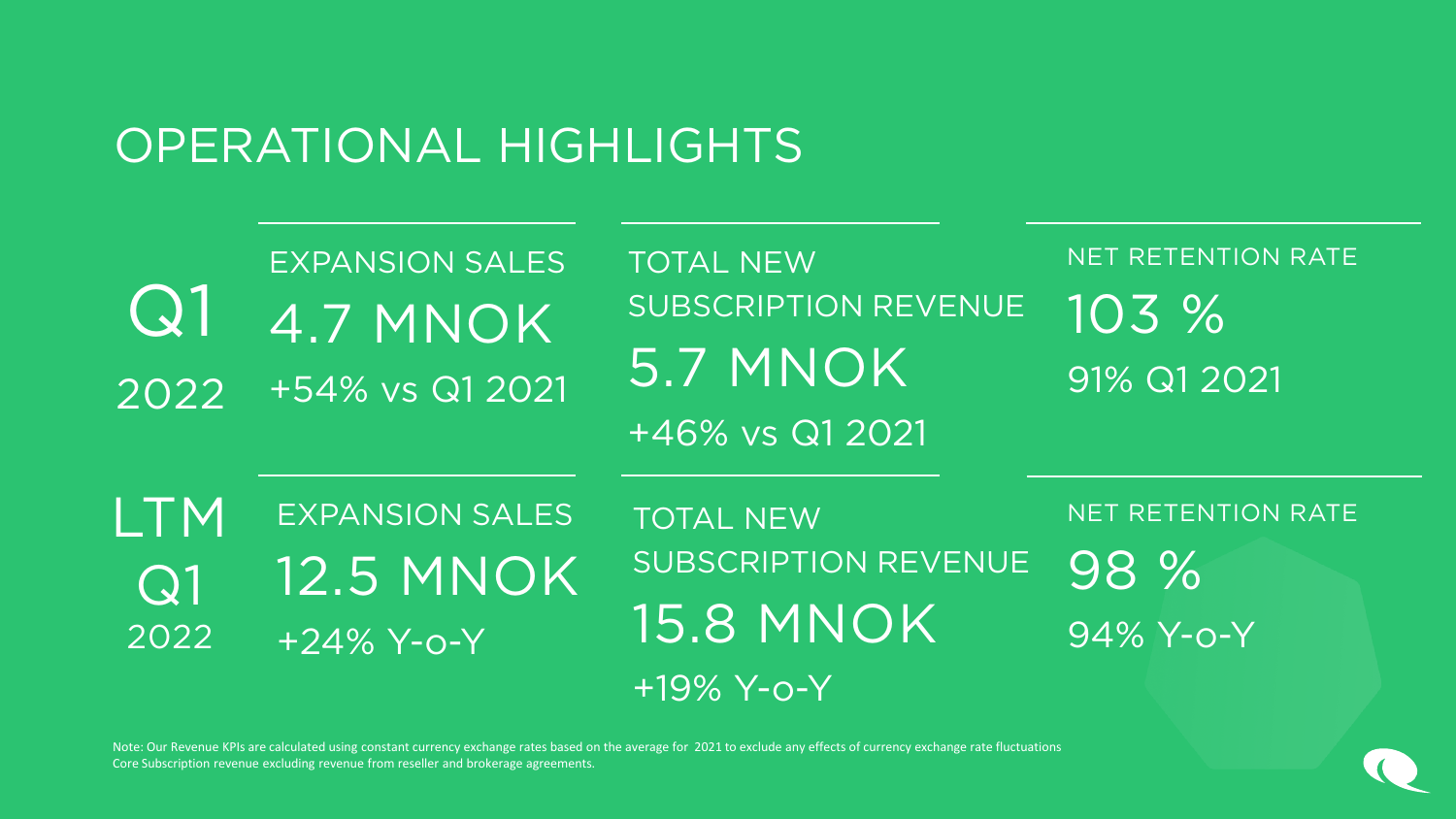## OUR #1 KEY METRIC IS GROWING ANNUAL RECURRING SUBSCRIPTION REVENUE Y-O-Y COMPARISON



The development in the Annual core subscription revenue Y-o-Y comparison shows a positive trend that has continued since August 2020

Note: Our Revenue KPIs are calculated using constant currency exchange rates based on the average for 2021 to exclude any effects of currency exchange rate fluctuations Core Subscription revenue excluding revenue from reseller and brokerage agreements.

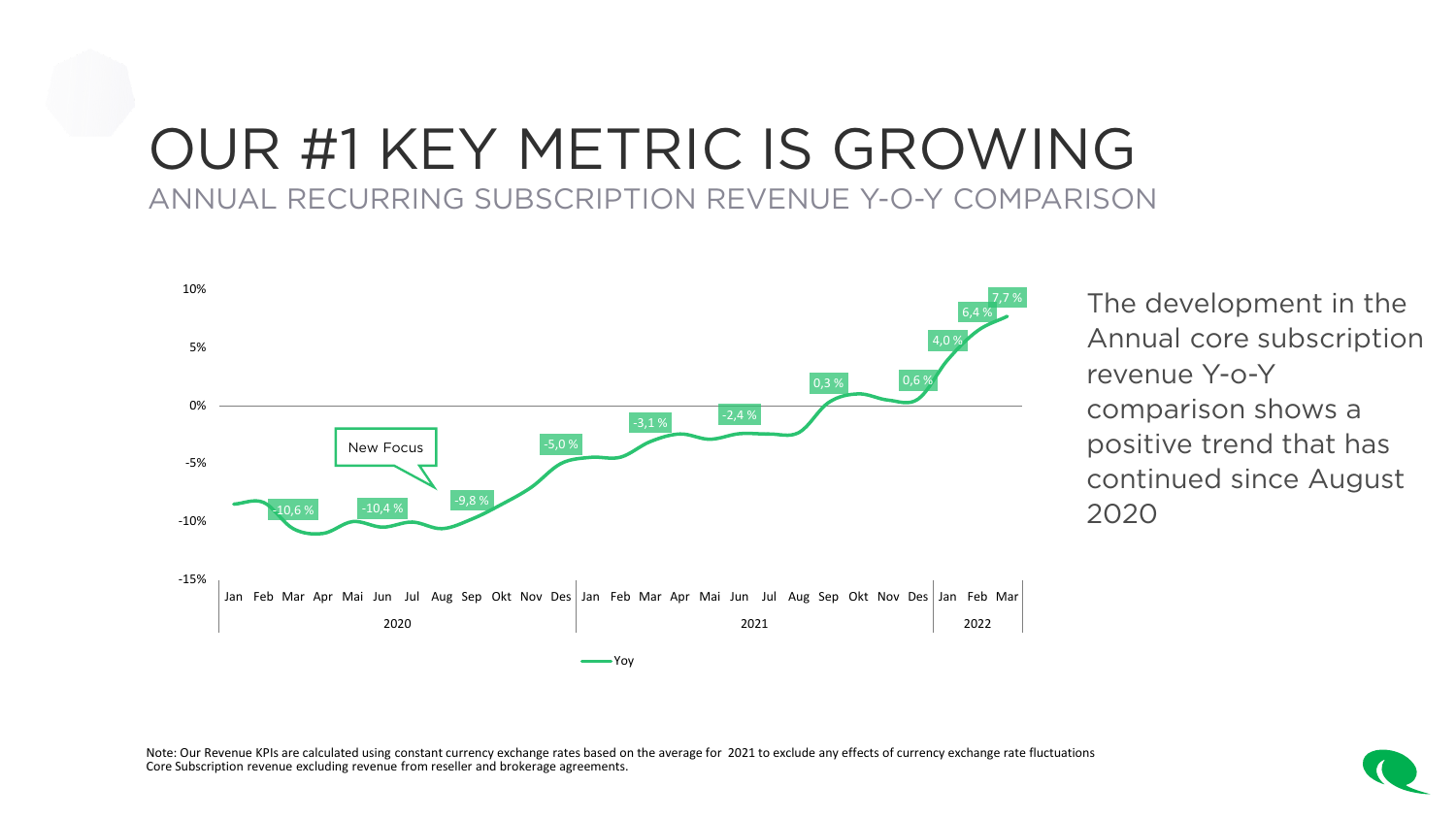# NEW SUBSCRIPTION REVENUE GROWTH



- $\triangleright$  Total new Subscription Revenue +46 %
- **▶** New Customer Subscription Revenue +20 %
- Existing customer Subscription Revenue +54 %

Note: Our Revenue KPIs are calculated using constant currency exchange rates based on the average for 2021 to exclude any effects of currency exchange rate fluctuations Core Subscription Revenue excluding revenue from reseller and brokerage agreements.



Total new Subscription Revenue +19 % last 12 months

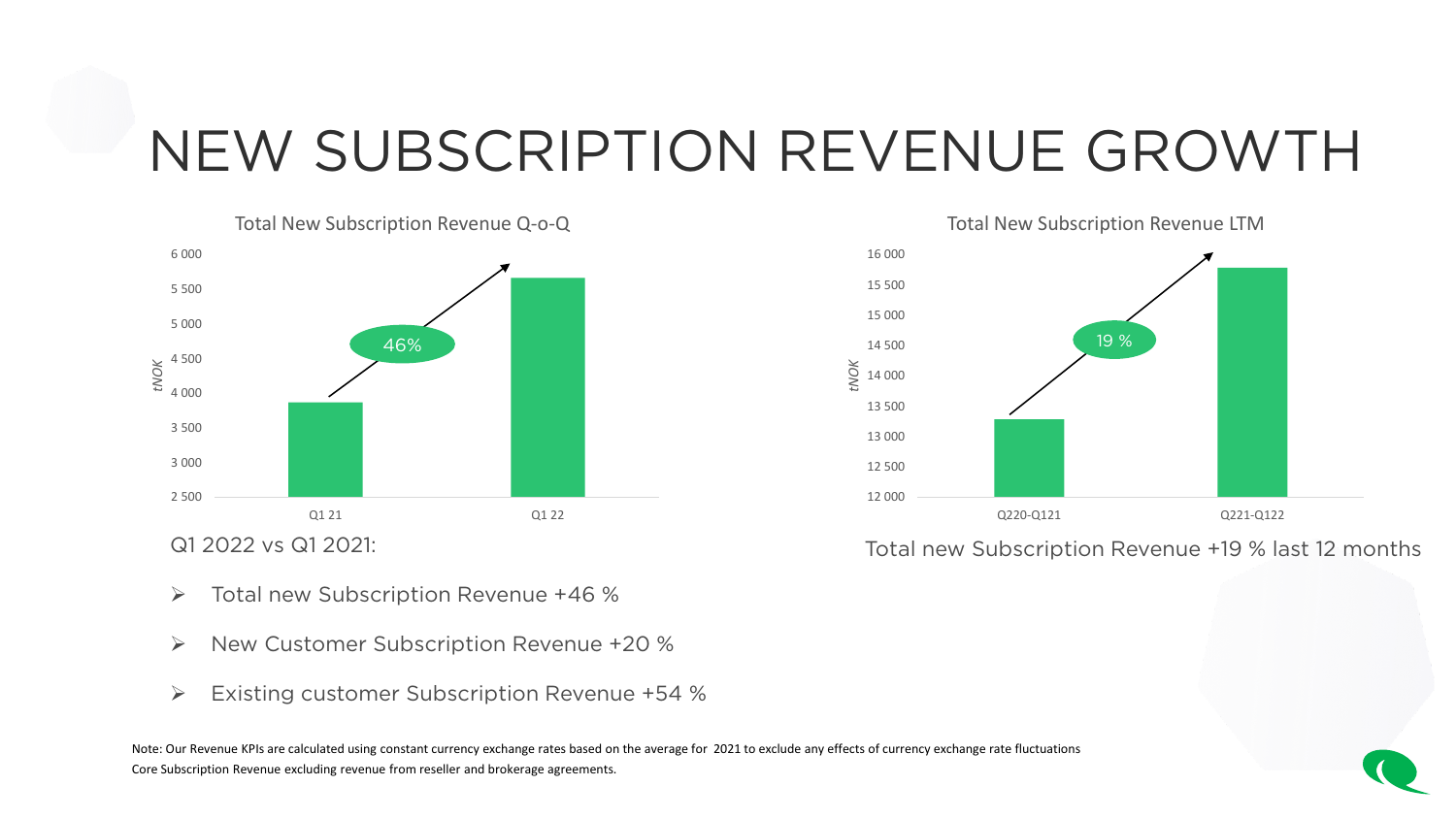## OVERALL SUBSCRIPTION REVENUE GROWTH IN Q1

### CORE REVENUE IS GROWING



- $\triangleright$  Continued growth in Subscription Revenue
- $\triangleright$  Net Retention rate 103 % in Q1 22
- $\triangleright$  Existing customers contribute strongly to growth
- $\triangleright$  Positive contribution from our efforts related to our European expansion (New Core Subscription Revenue)

Note: Our Revenue KPIs are calculated using constant currency exchange rates based on the average for 2021 to exclude any effects of currency exchange rate fluctuations Core Subscription revenue excluding revenue from reseller and brokerage agreements.

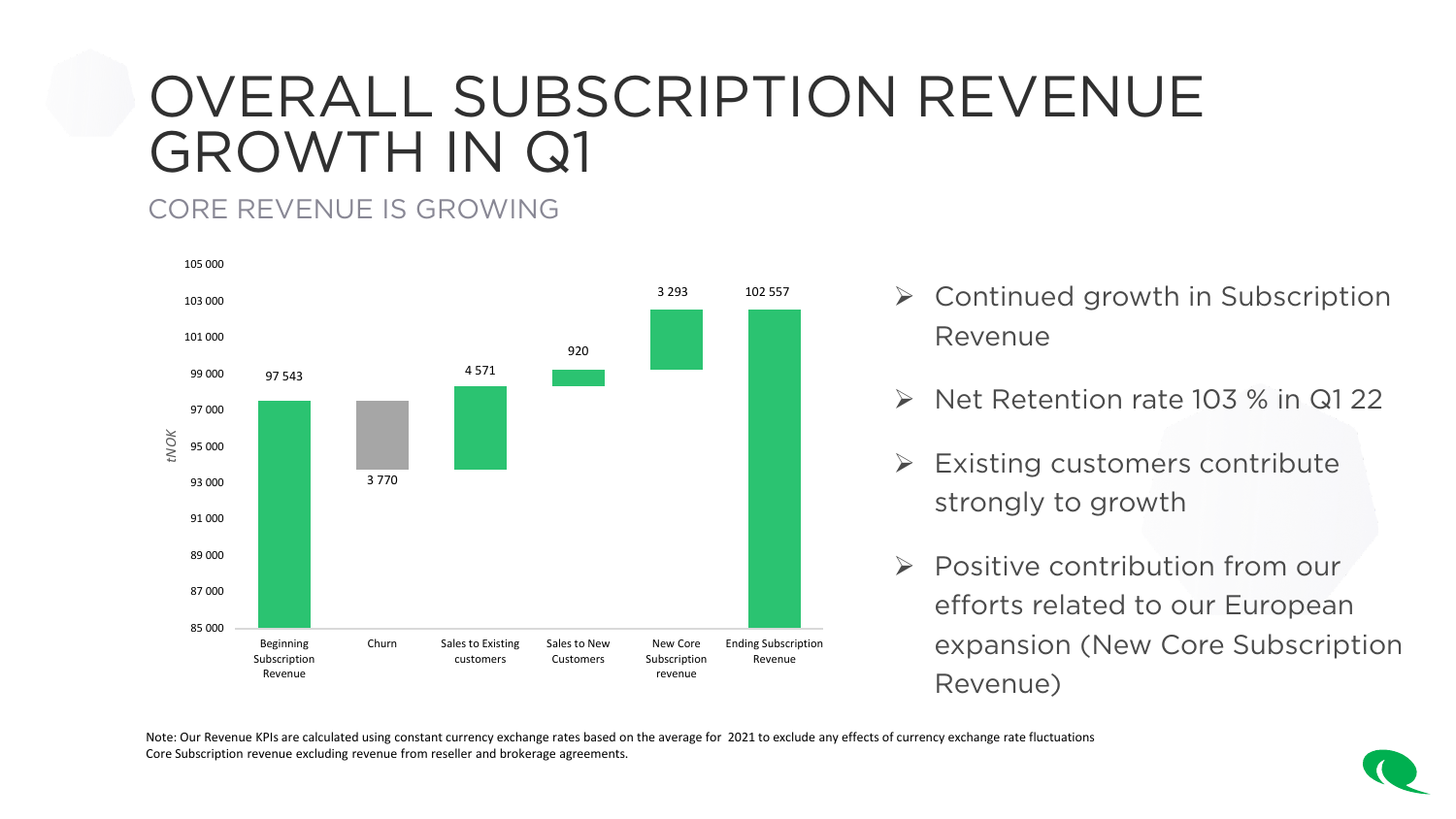#### CUSTOMER CASE

# Läxhjälpen

**The foundation Läxhjälpen ("Homework Helper") is a non-profit organization that helps students in grades 7-9 with their homework in areas where their grades are lower than average.**

With the help of local businesses, the public sector, foundations, and philanthropists, Läxhjälpen employs university students to help and support the younger students.

*"An essential part of the organization is to measure, evaluate, and regularly publish the results of their work to show the investors that Läxhjälpen is achieving substantial results." -* Matilda Svensson, Operational Chief, Läxhjälpen

#### **How work with Questback contributes**

The students take a survey when they first join Läxhjälpen and another after they've been mentored for at least a year. Being able to show these tangible results is a core reason as to why local businesses and municipalities are so positive when it comes to investing in the organization.

#### **Tangible results**

With Questback, Läxhjälpen gets a clear understanding of what everyone involved thinks about the cooperation, and it creates an opportunity to develop and make changes to the organization.

Läxhjälpen also get confirmation that what they're doing is generating positive effects. Each survey gives access to insights about what the organization needs to focus on, do more of, and what changes to make in the future.

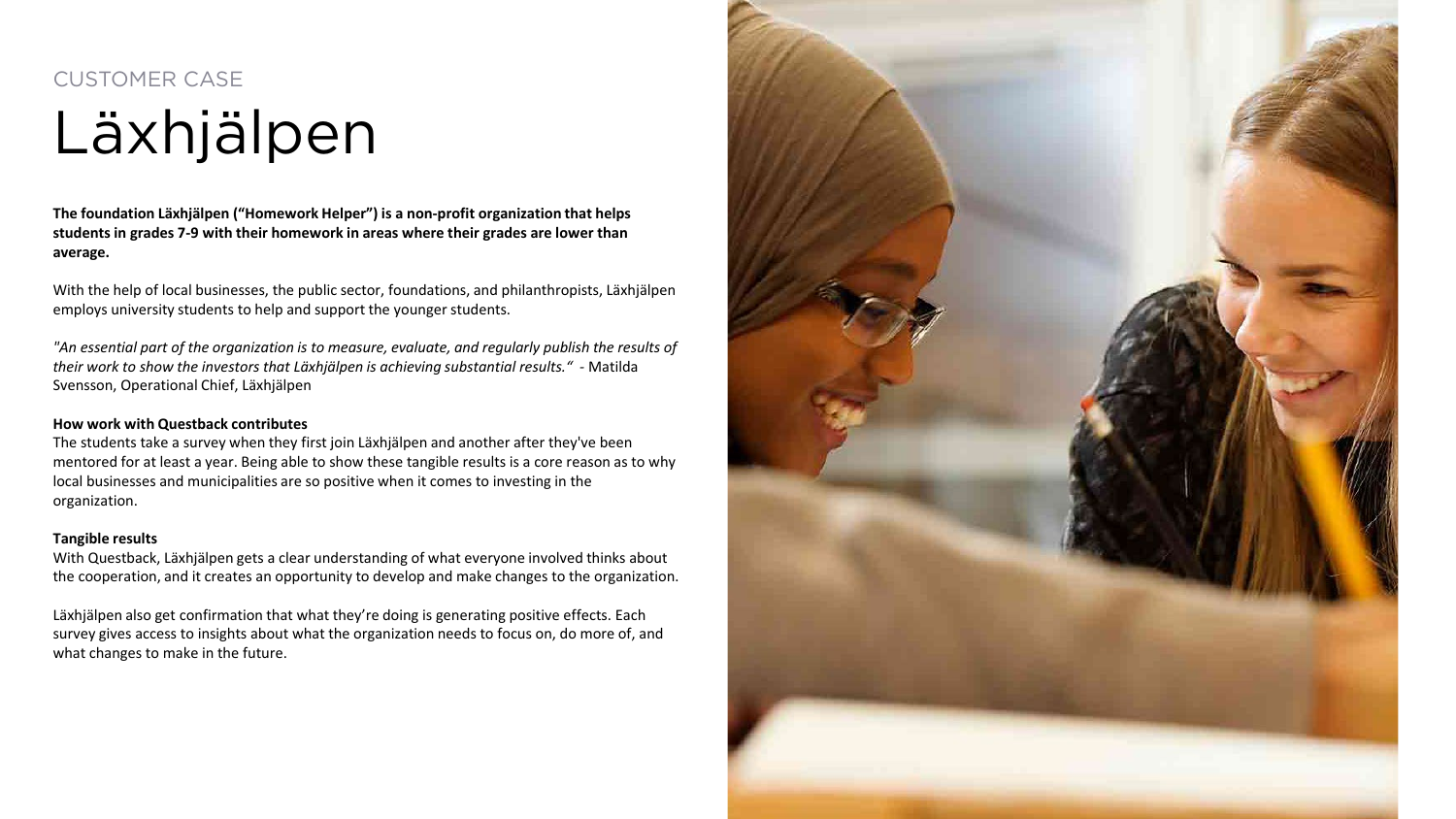### QUESTBACK KEY HIGHLIGHTS

3

### 1

#### STRONG NORDIC POSITION WITH EUROPEAN AMBITIONS

- Leading position in the Nordics
- The strategic platform of choice for employee and customer experience data for a highly diversified customer base of c. 1,600
- Sector agnostic and scalable software supporting growth both across industries and geographies

#### GROWING MARKET SUPPORTED BY **STRUCTURAL** TRENDS

2

- Large addressable market growing at double-digit percentage rates • Business model supported by
- structural trends: (i) increased customer & employee expectations; (ii) remote work; and (iii) increased consumerization of software as a service.

#### ROBUST AND SCALABLE SAAS BUSINESS MODEL

- Questback's platform is offered as a SaaS solution yielding high revenue visibility as well as crossand up-sell opportunities • Long contracts per customers as each contract is typically a
- minimum 12 months, with the vast majority extending beyond this period

### 4

#### ATTRACTIVE FINANCIAL METRICS

- Customers pay upfront for their subscription, positive effect on our working capital
- 96 % of revenue is recurring revenue, creating strong predictability
- The average lifetime for existing customers is +8 years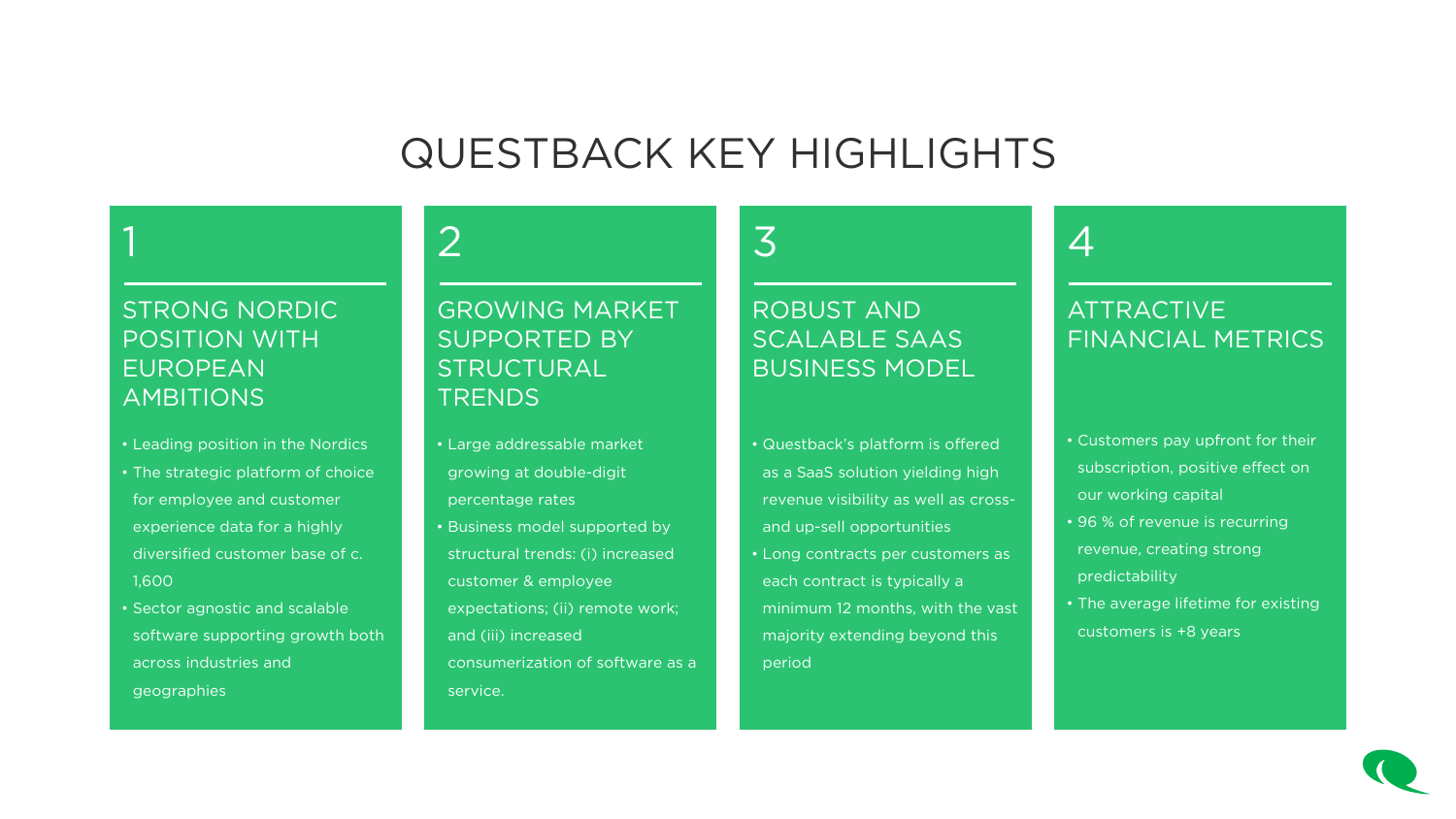# Q1 2022 FINANCIAL INFORMATION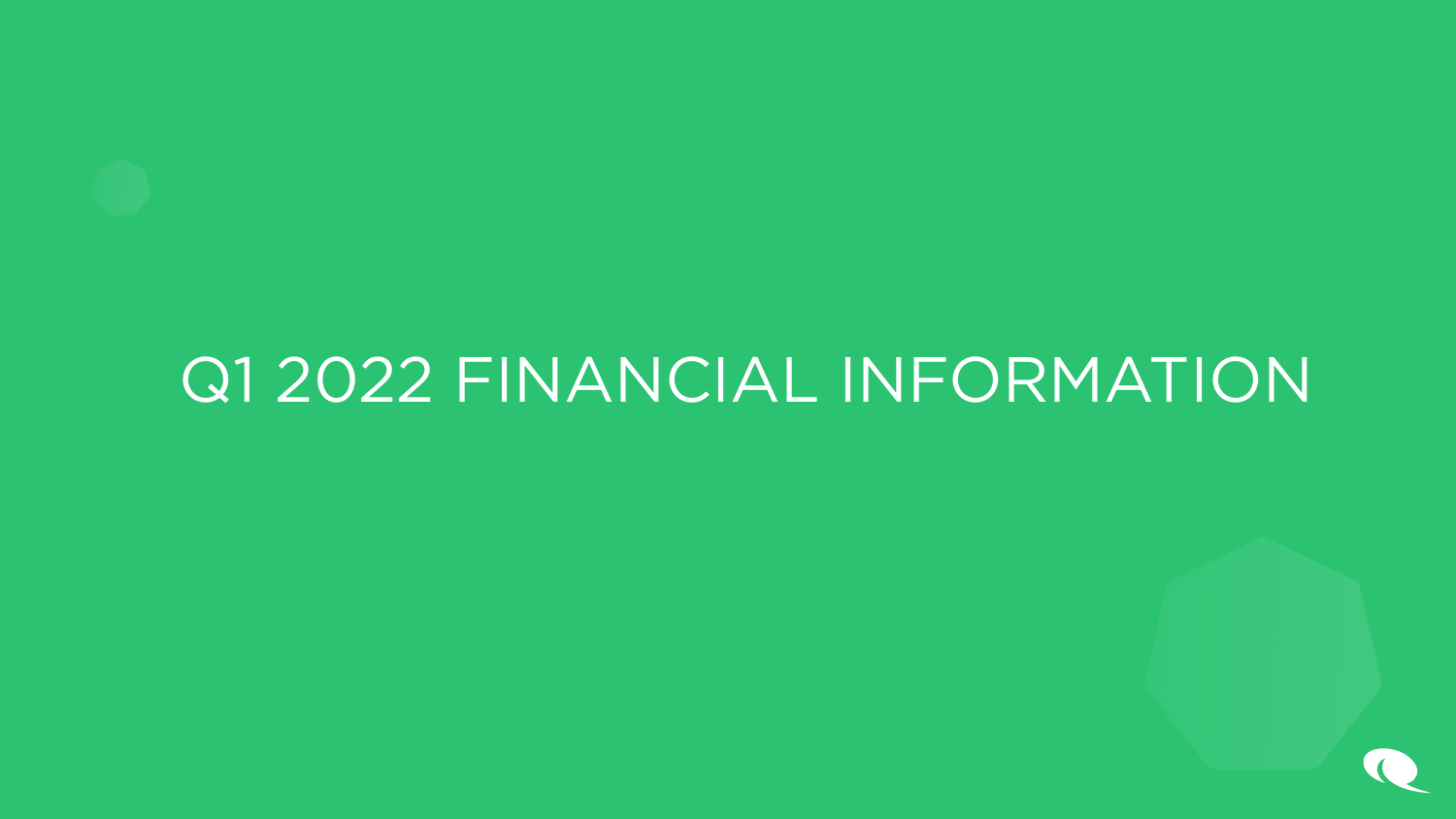## ALL WHILE REMAINING PROFITABLE

### HIGHLY PROFITABLE BUSINESS



- $\triangleright$  Investment in growth having expected impact on EBITDA margin
- Gross margin stable at ~90%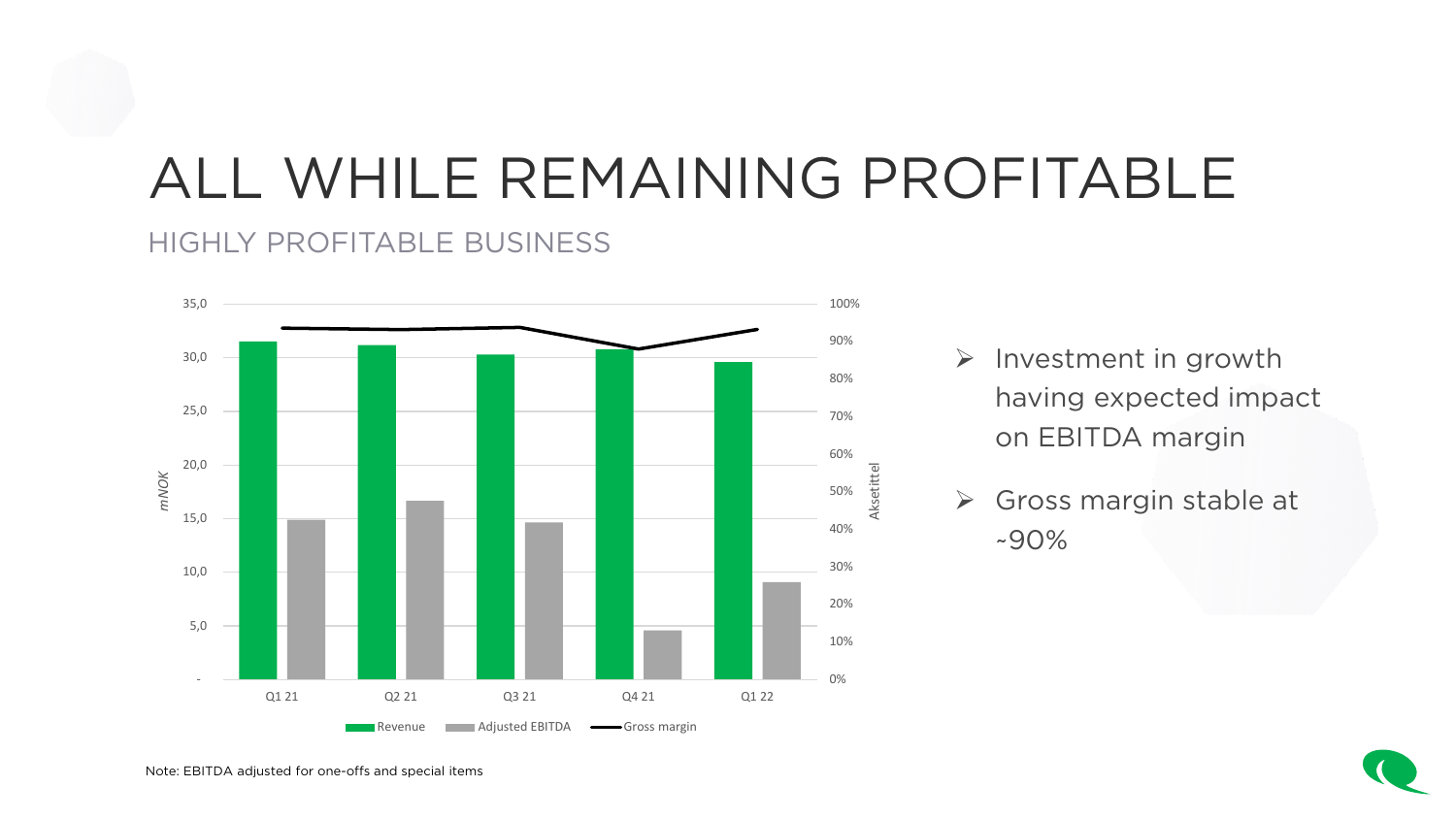## KEY FIGURES: CONDENSED STATEMENT OF P&L

| All amounts in million NOK              | <b>Note</b> | Q1 2022   | Q1 2021<br>Unaudited | FY 2021        |
|-----------------------------------------|-------------|-----------|----------------------|----------------|
|                                         |             | Unaudited | Pro forma            | <b>Audited</b> |
| <b>Core Business</b>                    |             |           |                      |                |
| New Subscription Sales                  |             | 5,7       | 3,9                  | 13,9           |
| <b>Subscription Renewals Sales</b>      |             | 26,1      | 23,6                 | 83,5           |
| Total Subscription Sales, Core business | 31,8        | 27,5      | 97,4                 |                |
| Non-Core:                               |             |           |                      |                |
| Non-core sales                          |             | 4,9       | 7,9                  | 28,1           |
| <b>Total Sales</b>                      |             | 36,7      | 35,4                 | 125,5          |
| Revenue deferrals                       |             | (7,0)     | (3, 9)               | (0,4)          |
| Total revenues                          |             | 29,6      | 31,5                 | 124,1          |
| Cost of goods sold                      |             | 2,0       | 2,0                  | 10,7           |
| Salary and personell costs              |             | 12,7      | 10,4                 | 45,4           |
| Other operating costs                   |             | 6, 3      | 4,2                  | 32,0           |
| EBITDA                                  |             | 8,6       | 14,9                 | 36,0           |
| Special items                           |             | O, 5      |                      | 15,2           |
| Adjusted EBITDA*                        |             | 9,1       | 14,9                 | 51,2           |
| Depreciations and amortisation          |             | 1,8       | 2,4                  | 9,1            |
| Operating profit                        |             | 6,8       | 12,5                 | 26,9           |
| Net financial items                     |             | (12,0)    | (8,1)                | (56, 3)        |
| Profit before tax                       |             | (5,1)     | 4,4                  | (29,3)         |

Note: Adjustments to EBITDA are one-offs and special items related to the restructuring, refinancing and listing-processes

- $\triangleright$  Core business subscription sales increases with 15.5% from Q1 2021
- $\triangleright$  COGS correlate with sales, maintaining a gross margin of ~90 %. Strong profitability on the product
- $\triangleright$  As expected, the EBITDA margin (31%) is somewhat lower than Q1 21 due to increased number of FTEs, as well as other costs fueling the growth ambitions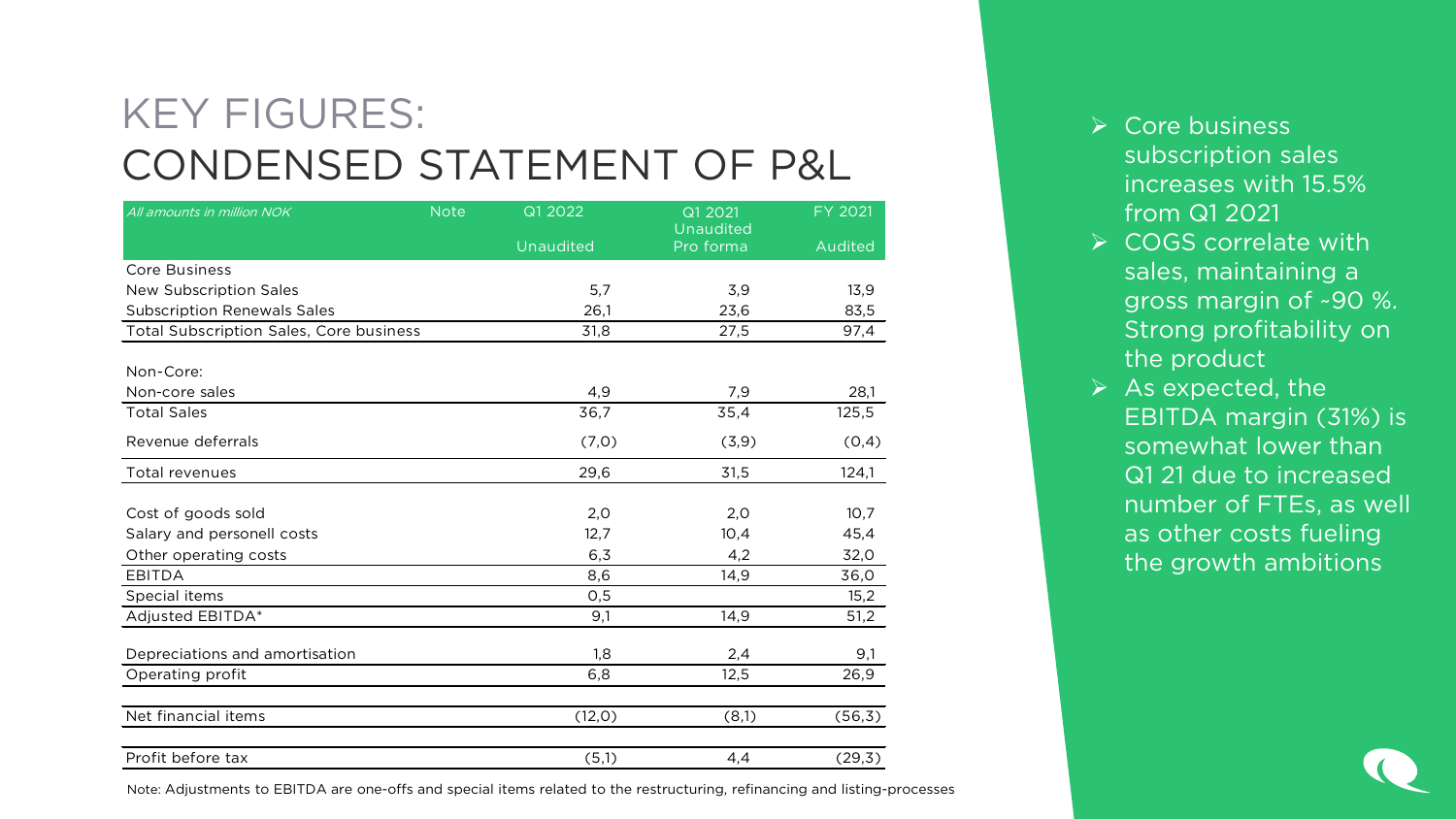## KEY FIGURES: CONDENSED BALANCE SHEET

| All amounts in million NOK            | 31.03.2022 | 31.03.2021             | 31.12.2021 |
|---------------------------------------|------------|------------------------|------------|
|                                       | Unaudited  | Unaudited<br>Pro forma | Audited    |
| Assets                                |            |                        |            |
| Non-current assets                    |            |                        |            |
| Total non-current assets              | 375,9      | 392,0                  | 379,0      |
| Current assets                        |            |                        |            |
| Trade receivables                     | 15,1       | 8,5                    | 23,8       |
| Other receivables                     | 8,4        | 4,7                    | 8,7        |
| Cash and cash equivalents             | 27,5       | 23,1                   | 27,4       |
| Total current assets                  | 51,0       | 36,3                   | 59,9       |
| <b>TOTAL ASSETS</b>                   | 426,9      | 428,3                  | 439,0      |
| Equity and liabilities                |            |                        |            |
| <b>Total Equity</b>                   | 4,3        | 30,7                   | 16,7       |
| Other long-term liabilities           |            |                        |            |
| Interest-bearing loans and borrowings | 279,8      | 267,9                  | 272,8      |
| Long-term lease liabilities           | 23,6       | 31, O                  | 22,6       |
| Deferred tax liabilities              | 1,7        | 2,0                    | 1,7        |
| Total long-term liabilities           | 305,1      | 300,9                  | 297,1      |
| Total short-term liabilities          | 117,5      | 96,6                   | 125,1      |
| <b>TOTAL LIABILITIES</b>              | 422,6      | 397,5                  | 422,2      |
| TOTAL EQUITY AND LIABILITIES          | 426,9      | 428,3                  | 439,0      |

- $\triangleright$  Non-current assets represents mostly Goodwill and IFRS 16 (lease)
- $\triangleright$  Current assets reflects high level of activity (increase of trade receivables) and strong cash collection
- $\triangleright$  Short term liabilities mostly deferred revenue – does not represent cash payments